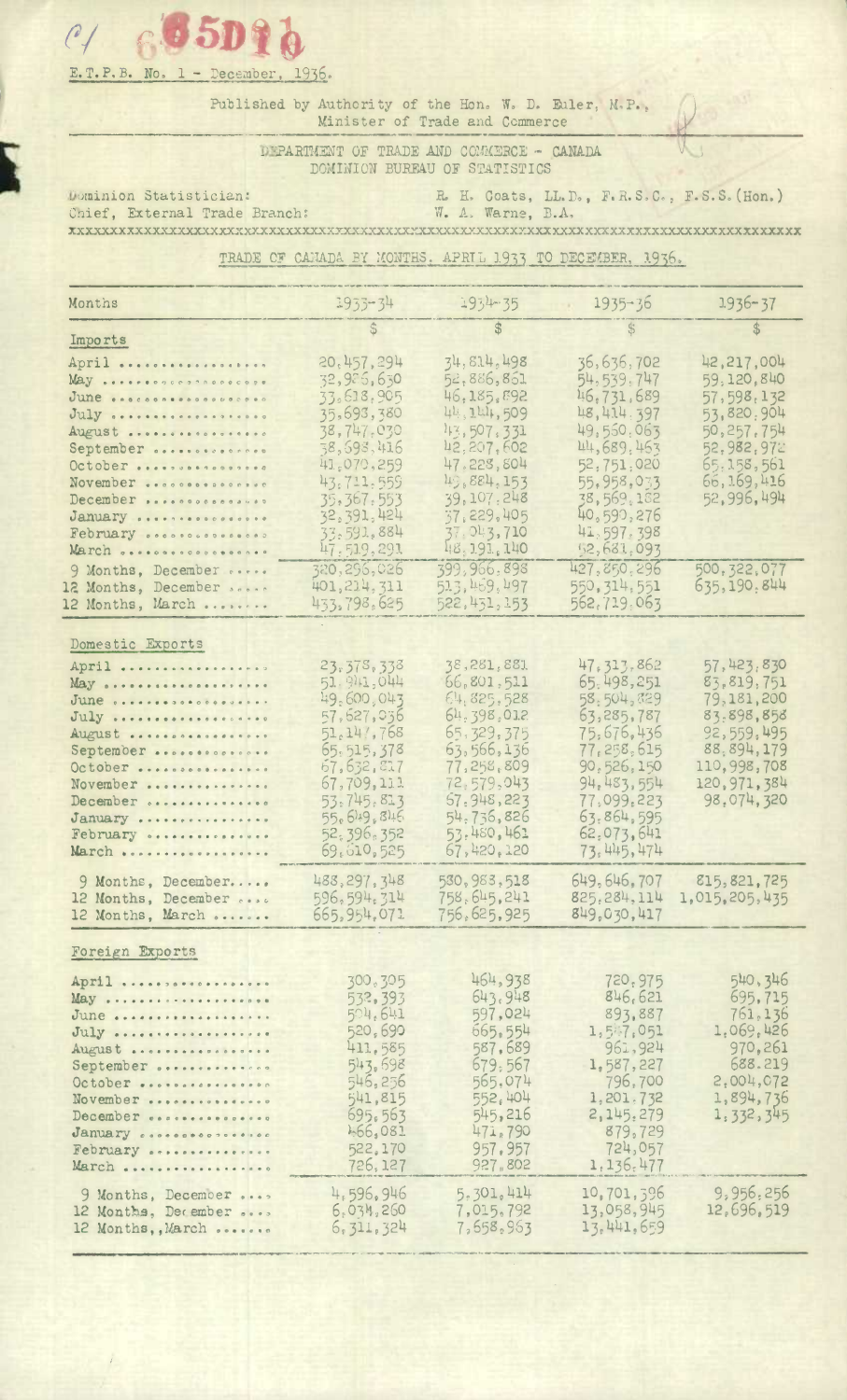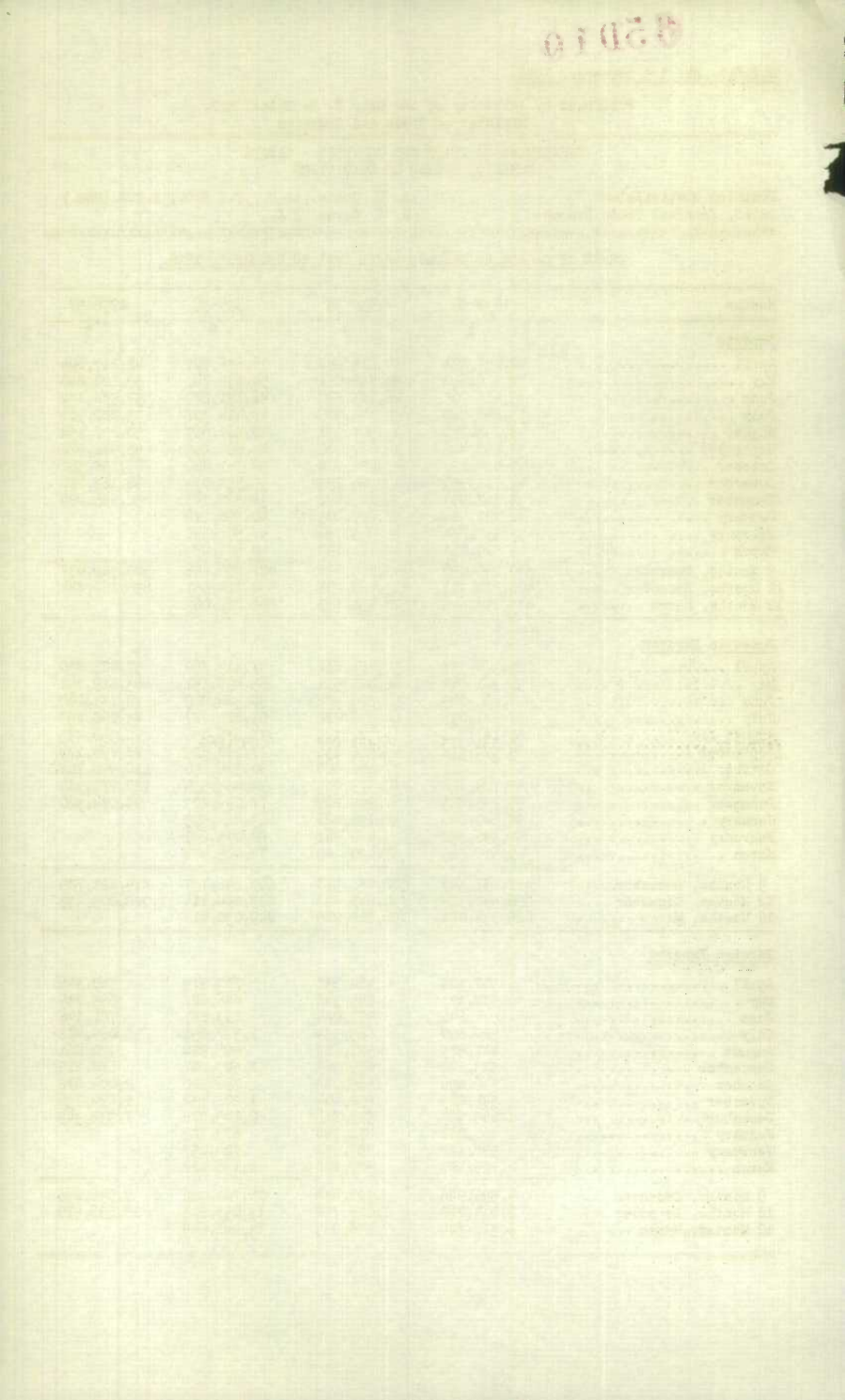## E.T.P.B. No. 1 - December, 1936.

 $\frac{1}{n}$ 

Trade of Canada by Months. April 1933 to December, 1936.

| Months                                                                             | $1933 - 34$                                                                  | 1934-35                              | $1935 - 36$                       | $1936 - 37$                                       |
|------------------------------------------------------------------------------------|------------------------------------------------------------------------------|--------------------------------------|-----------------------------------|---------------------------------------------------|
|                                                                                    | 53                                                                           | \$                                   | \$                                | $\dot{s}$                                         |
| Total Trade                                                                        |                                                                              |                                      |                                   |                                                   |
| April                                                                              | 44,135,937                                                                   | 73,561,317                           | 84,671,539                        | 100, 181, 180                                     |
| May                                                                                | 85,400,067                                                                   | 120, 332, 320                        | 120,884,619                       | 143, 636, 306                                     |
| June                                                                               | 83, 723, 589                                                                 | 111.608,444                          | 106, 130, 405                     | 137,540,468                                       |
| July                                                                               | 93.846,106                                                                   | 109.208,075                          | 113,247,235                       | 138,789,188                                       |
| August                                                                             | 90,306,583                                                                   | 109, 424, 395                        | 126, 198, 423                     | 143,787,510                                       |
| September                                                                          | 10:757,192                                                                   | 106, 453, 305                        | 123, 535, 305                     | 142,565,370                                       |
| October                                                                            | 109, 249, 332                                                                | 125,052,687                          | 144,073,870                       | 178, 161, 341                                     |
| November                                                                           | 111,962,485                                                                  | 123,015,600                          | 151, 643, 319                     | 189,035,536                                       |
| December                                                                           | 89,808,929                                                                   | 107,600,687                          | 117, 813, 684                     | 152, 403, 159                                     |
| January                                                                            | 88,507.351                                                                   | 92, 438, 021                         | 105, 334, 600                     |                                                   |
| February                                                                           | 86,510,406                                                                   | 91, 482, 128                         | 104, 395, 096                     |                                                   |
| March                                                                              | 117,855,943                                                                  | 116, 539, 062                        | 127, 263, 044                     |                                                   |
| 9 Months, December                                                                 | 813.190.320                                                                  |                                      | 986,256,830 1,088,198.399         | 1, 326, 100, 058                                  |
| 12 Months, , December                                                              | 1,007,342,885                                                                |                                      | 1, 279, 130, 530 1, 388, 657, 610 | 1,663,092,798                                     |
| 12 Months, March                                                                   | 1,106,064,020                                                                |                                      | 1,286,716,041 1,425,191,139       |                                                   |
|                                                                                    |                                                                              |                                      |                                   |                                                   |
| Duty Collected                                                                     |                                                                              |                                      |                                   |                                                   |
|                                                                                    |                                                                              |                                      |                                   |                                                   |
| April                                                                              | 3.923,301                                                                    | 5,360,609                            | 6,257,948                         | 6,153,811                                         |
| May                                                                                | 6.095.560                                                                    | 9,464,215                            | 7,816,506                         | 8,100,861                                         |
| June                                                                               | 5,636,451                                                                    | 7,084,284                            | 6.743.527                         | 7,790,480                                         |
| $July \rightarrow \cdots \rightarrow \cdots \rightarrow \cdots \rightarrow \cdots$ | 5,704,923                                                                    | 5.849.795                            | 6,609,801                         | 7,252,847                                         |
| August                                                                             | 6,193,796                                                                    | 6,693,004                            | 6, 934, 174                       | 6.795,884                                         |
| September                                                                          | 6.139.754                                                                    | 6, 444, 619                          | 6,839,075                         | 7, 379, 731                                       |
| October                                                                            | 6,424,363                                                                    | 7, 167, 473                          | 7,951,499                         | 8,706,724                                         |
| November                                                                           | 6, 688, 215                                                                  | 7,124,253                            | 8,016,961                         | 8,320,565                                         |
| December                                                                           | 5,98 802                                                                     | 6,330,598                            | 5,938,470                         | 7,597,823                                         |
| January                                                                            | 5.770.944                                                                    | 6,166,167                            | 5,866,447                         |                                                   |
| February                                                                           | 5,831,373                                                                    | 5,321,299                            | 6,097,665                         |                                                   |
| March                                                                              | 8,769,985                                                                    | 8,621,157                            | 7.511,962                         |                                                   |
| 9 Months, December                                                                 | 52,782,170                                                                   | 63,518,850                           | 63,107,961                        | 68,098,726                                        |
| 12 Months, December                                                                | 59, 675, 730                                                                 | 83,891,152                           | 84,216,584                        | 87,574,800                                        |
| 12 Months, March                                                                   | 73, 154, 472                                                                 | 84.627.473                           | 82,584,035                        |                                                   |
|                                                                                    |                                                                              |                                      |                                   |                                                   |
| Balance of Trade                                                                   |                                                                              |                                      |                                   |                                                   |
|                                                                                    |                                                                              |                                      |                                   |                                                   |
| April                                                                              | $3,221,319(+)$<br>$(+)$                                                      | $3, 932, 321 (+)$                    | 11, 398, 135                      | $(+)$<br>15,747,172                               |
| May                                                                                | $19,546,807(+)$<br>$(\div)$                                                  | $14,555,598(+)$                      | 11,805,125                        | 25,394,626<br>$(+)$                               |
| June                                                                               | $16, 85, 779(+)$<br>$\rightarrow$                                            | $19, 236, 660(+)$                    | 12,667,027                        | 22, 344, 204<br>$(+)$                             |
| July                                                                               | $22,449,346(+)$<br>$+)$                                                      | $20,919,057(+)$                      | 16, 418, 441                      | $(+)$<br>31, 147, 380                             |
| August                                                                             | $12, 812, 523(+)$<br>$+ \big)$                                               | $22,409,733(+)$                      | 27,078,297                        | 43,272,002<br>$(+)$<br>36,599,426<br>$+)$         |
| September                                                                          | $27, 360, 660$ ( $\cdot$ )<br>$\left. \begin{matrix} + \end{matrix} \right)$ | $22,038,101(+)$<br>$30, 595, 079(+)$ | 34, 156, 379<br>38, 571, 830      | 47, 844, 219<br>$(+)$                             |
| October                                                                            | $27, 108, 814(+)$<br>$+$<br>$24, 539, 367$ (*)<br>$+)$                       | $23,247,294(+)$                      | 39,727.253                        | 56,696,704<br>$(+)$                               |
| November                                                                           | $19,073,823(+)$<br>$+)$                                                      | $29,386,191(+)$                      | 40, 675, 320                      | 46, 410, 171<br>$(+)$                             |
| December<br>January                                                                | $23,724,503(*)$<br>$\rightarrow$                                             | $17,979,211(+)$                      | 24, 154, 048                      |                                                   |
| February                                                                           | $19, 326, 638(+)$<br>$\frac{1}{2}$                                           | $17,394,708(+)$                      | 21,200,300                        |                                                   |
| March                                                                              | $22,817,361(+)$<br>$(\div)$                                                  | $20, 156, 782(+)$                    | 21,900,858                        |                                                   |
|                                                                                    |                                                                              |                                      |                                   |                                                   |
| 9 Months, December                                                                 | $(*)172,598,268(+)$                                                          |                                      |                                   | 186, 323, 034 (+) 232, 497, 807 (+) 325, 455, 904 |
| 12 Months, December                                                                | $(+)201,414,263(+)$                                                          |                                      | $252,191,536(+)288,028,508(+)$    | 392, 711, 110                                     |
| 12 Months, March                                                                   | $(+)$ 238, 466, 770 $(+)$                                                    |                                      | 241,853,735(+)299,753,013         |                                                   |